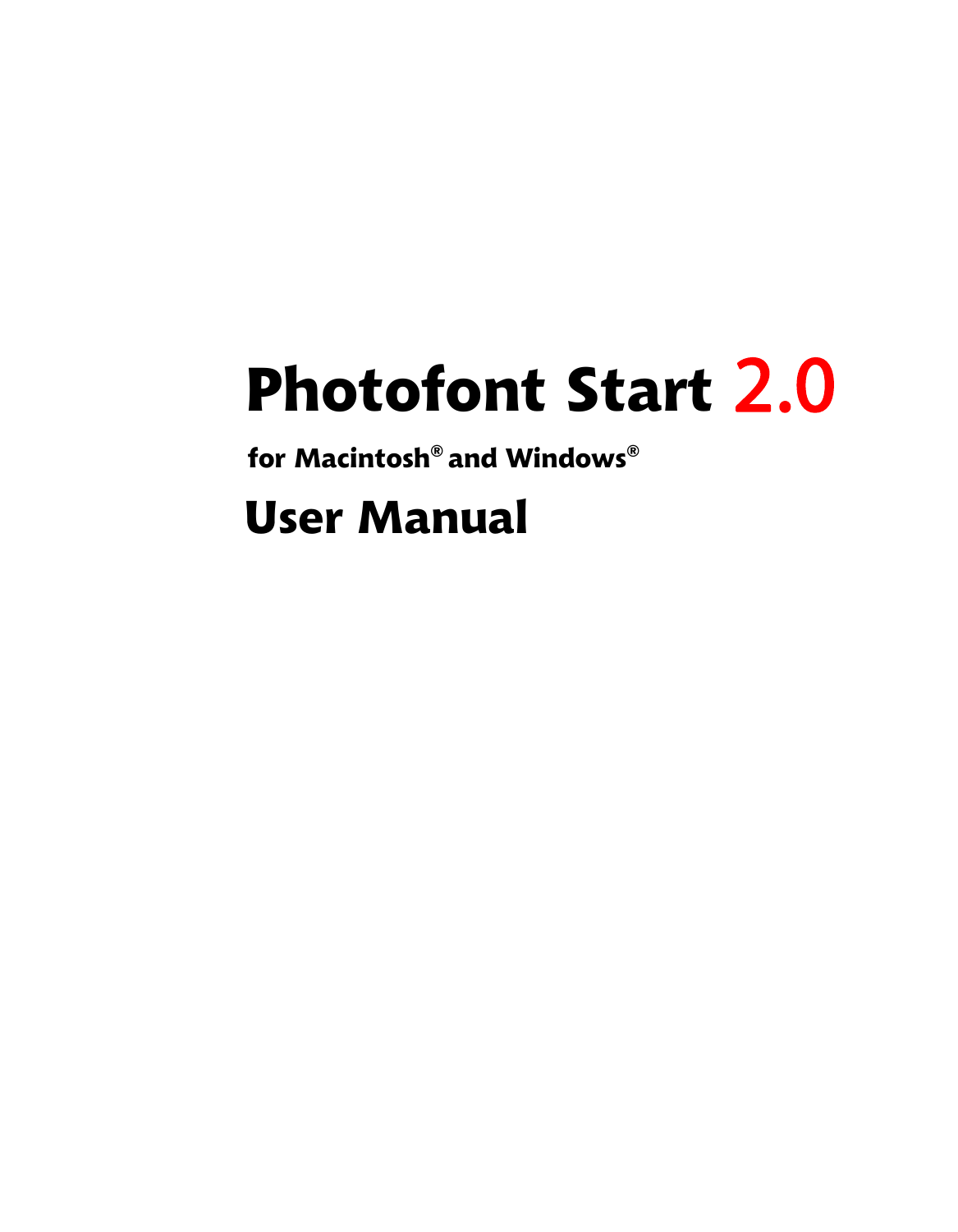#### Copyright ©1992-2007 by Fontlab, Ltd. All rights reserved.

No part of this publication may be reproduced, stored in a retrieval system, or transmitted, in any form or by any means, electronic, mechanical, photocopying, recording, or otherwise, without the prior written consent of the publisher. Any software referred to herein is furnished under license and may only be used or copied in accordance with the terms of such license.

FontLab, FontLab logo, ScanFont, TypeTool, SigMaker, AsiaFont Studio, FontAudit and VectorPaint are either registered trademarks or trademarks of FontLab, Ltd. in the United States and/or other countries.

Apple, the Apple Logo, Mac, Mac OS, Macintosh and TrueType are trademarks of Apple Computer, Inc., registered in the United States and other countries.

Adobe, PostScript, Photoshop, Type Manager, Illustrator, Macromedia, Fontographer, Flash and Freehand are trademarks of Adobe Systems Incorporated, which may be registered in certain jurisdictions.

Windows, Windows 95, Windows 98, Windows XP and Windows NT are either registered trademarks or trademarks of Microsoft Corporation in the United States and/or other countries.

IBM is a registered trademark of International Business Machines Corporation.

Other brand or product names are the trademarks or registered trademarks of their respective holders.

THIS PUBLICATION AND THE INFORMATION HEREIN IS FURNISHED AS IS, IS SUBJECT TO CHANGE WITHOUT NOTICE, AND SHOULD NOT BE CONSTRUED AS A COMMITMENT BY FONTLAB, LTD.

FONTLAB, LTD. ASSUMES NO RESPONSIBILITY OR LIABILITY FOR ANY ERRORS OR INACCURACIES, MAKES NO WARRANTY OF ANY KIND (EXPRESS, IMPLIED OR STATUTORY) WITH RESPECT TO THIS PUBLICATION, AND EXPRESSLY DISCLAIMS ANY AND ALL WARRANTIES OF MERCHANTABILITY, FITNESS FOR PARTICULAR PURPOSES AND NONINFRINGEMENT OF THIRD PARTY RIGHTS.

User manual release 2.0 [9/2007]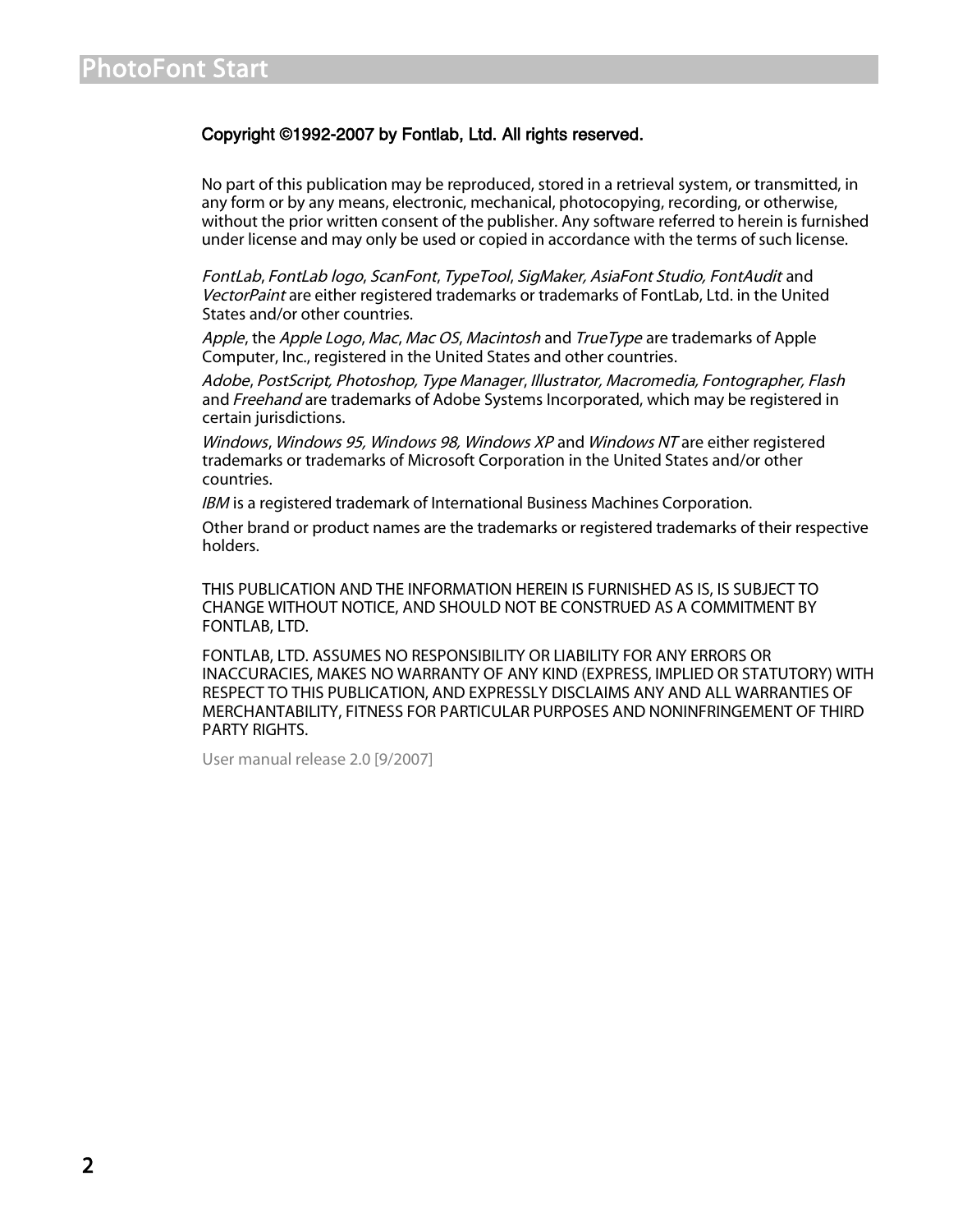# **Contents**

| <b>CONTENTS</b>                                                                                                                                                                          | 3                          |
|------------------------------------------------------------------------------------------------------------------------------------------------------------------------------------------|----------------------------|
| <b>INTRODUCTION</b>                                                                                                                                                                      | 5                          |
| <b>About this Manual</b>                                                                                                                                                                 | 6                          |
| <b>System Requirements</b>                                                                                                                                                               | 7                          |
| <b>Application Compatibility</b>                                                                                                                                                         | 8                          |
| <b>GETTING STARTED</b>                                                                                                                                                                   | 9                          |
| <b>What Is PhotoFont?</b>                                                                                                                                                                | 10                         |
| <b>Installing the Plug-In</b><br>Installing Photofont Start for Mac<br>Installing Photofont Start for Windows                                                                            | 11<br>11<br>12             |
| <b>PhF Font Installation</b>                                                                                                                                                             | 15                         |
| <b>USING THE PLUG-IN</b>                                                                                                                                                                 | 16                         |
| <b>Photofont Start In Adobe Photoshop</b>                                                                                                                                                | 17                         |
| <b>Photofont Start Plug-In Interface</b><br>Changing the Text Properties<br>Changing the View in the Preview area<br>Finishing the Photofont Start Operation<br>Installing New PhF Fonts | 18<br>19<br>20<br>20<br>21 |
| <b>Photofont Start In Adobe Illustrator 10</b>                                                                                                                                           | 22                         |
|                                                                                                                                                                                          |                            |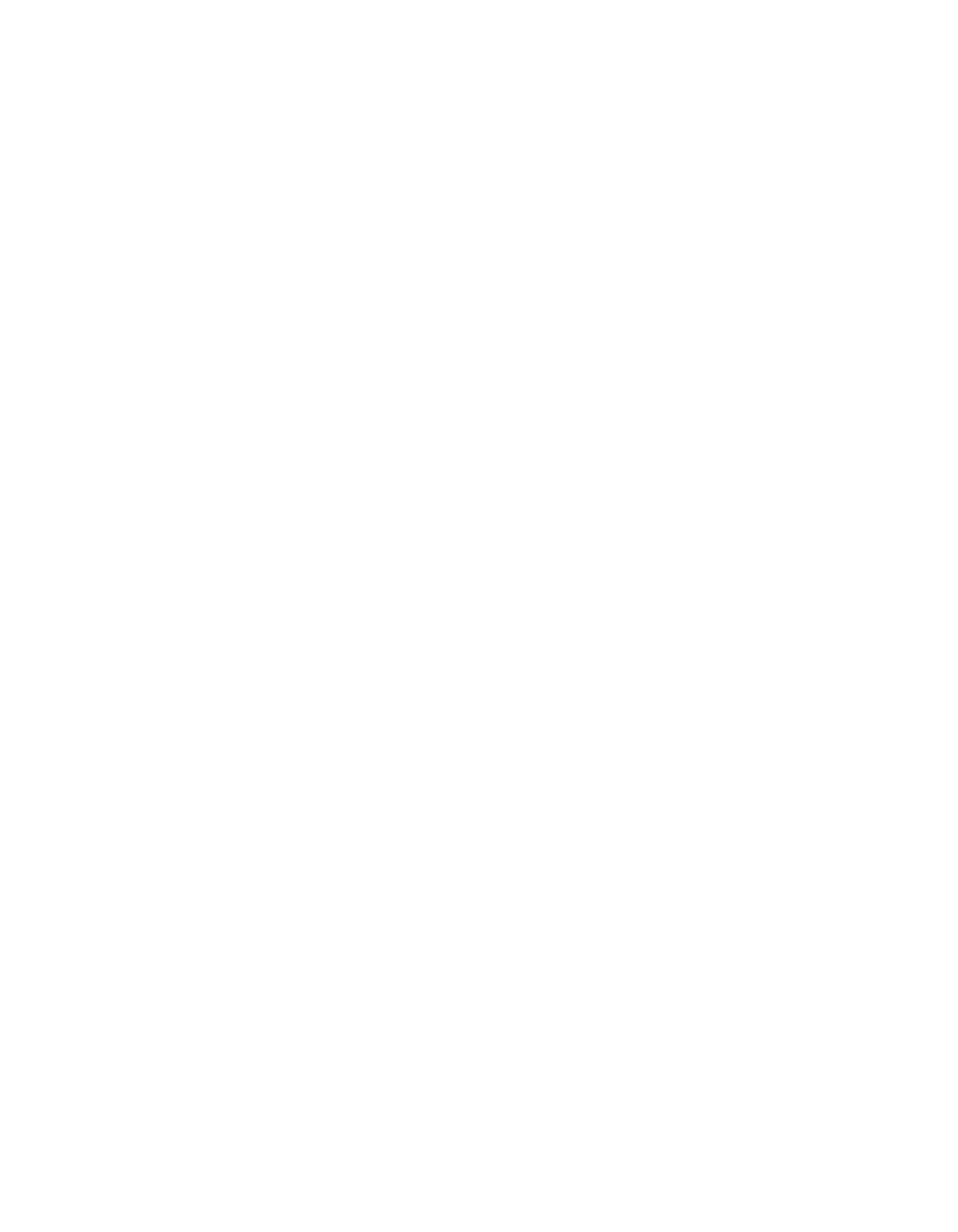# Introduction

Thank you for purchasing Photofont Start – a basic plug-in utility adding new features to Adobe Photoshop, Adobe Illustrator and other graphic applications.

The key feature of Photofont Start is the ability to use true color PhF fonts in your designs.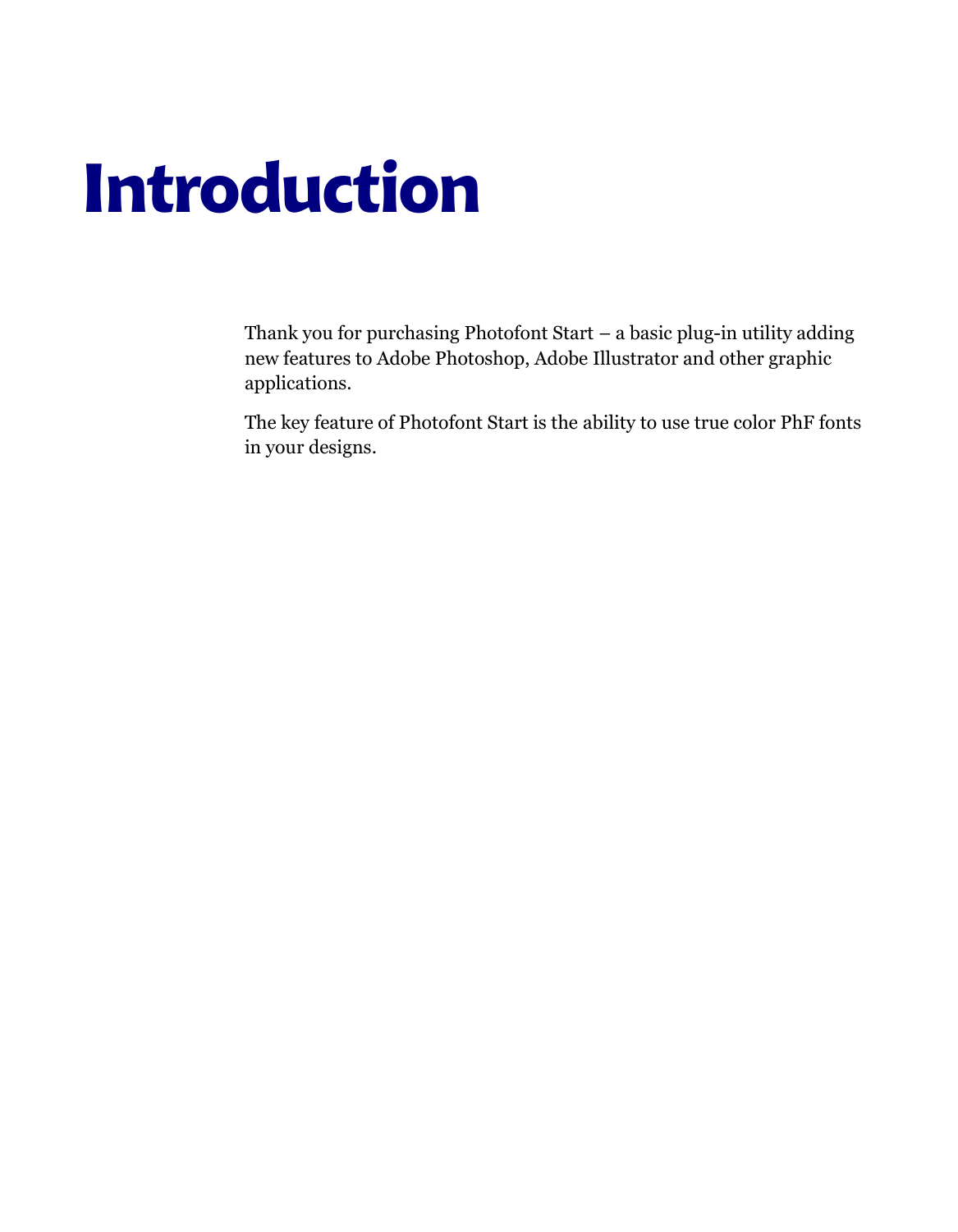## About this Manual

This manual covers both the Macintosh and Windows versions of Photofont Start 2.0.

The following chapters describe all of Photofont Start features in full detail. They are organized to cover all aspects of the plug-in's usage.

#### **Getting Started**

This chapter introduces PhotoFont technology and covers the process of Photofont Start plug-in installation.

#### **Using the Photofont Start Plug-In**

This chapter explains in detail how to use photo fonts in Adobe Photoshop and other applications that support Photoshop plug-ins/filters.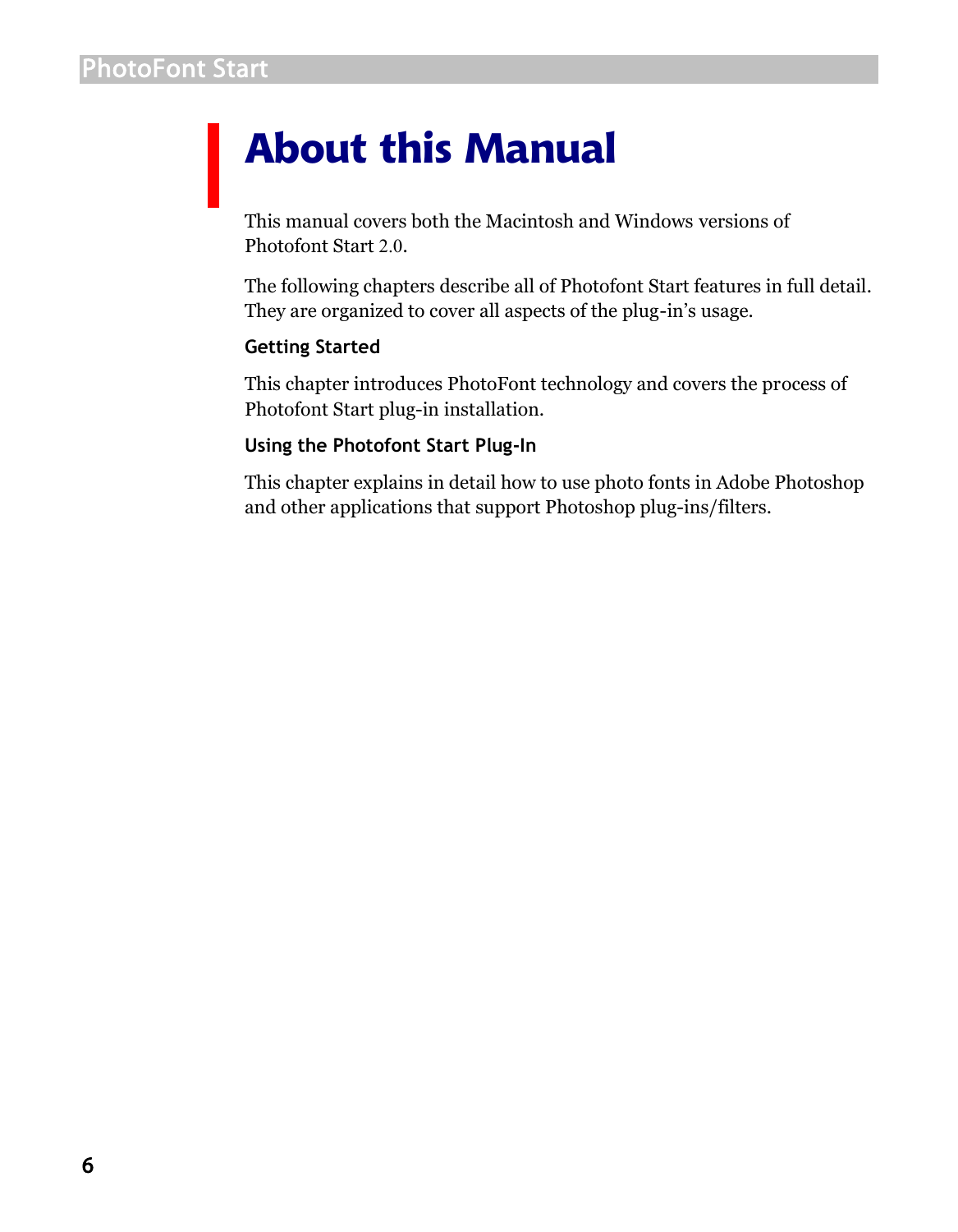## System Requirements

**The Macintosh** version of Photofont Start requires the following hardware and software configurations:

- a Power PC or Intel based computer capable of running Mac OS 9.1 or Mac OS X
- one of the following versions of Mac OS:

Mac OS 9.1 or later classic operating system (v 9.2.2 is recommended) with CarbonLib 1.6 or later or

Mac OS X 10.2 or later.

**The Windows** version of Photofont Start requires one of the following hardware and software configurations:

A PC computer capable of running one of the following versions of Windows: Windows 98, Windows ME, Windows NT 4.0, Windows 2000, Windows XP or Windows Vista with one of these operating systems installed.

Since Photofont Start is a plug-in it also needs Adobe Photoshop or Adobe Illustrator to be installed on the same computer.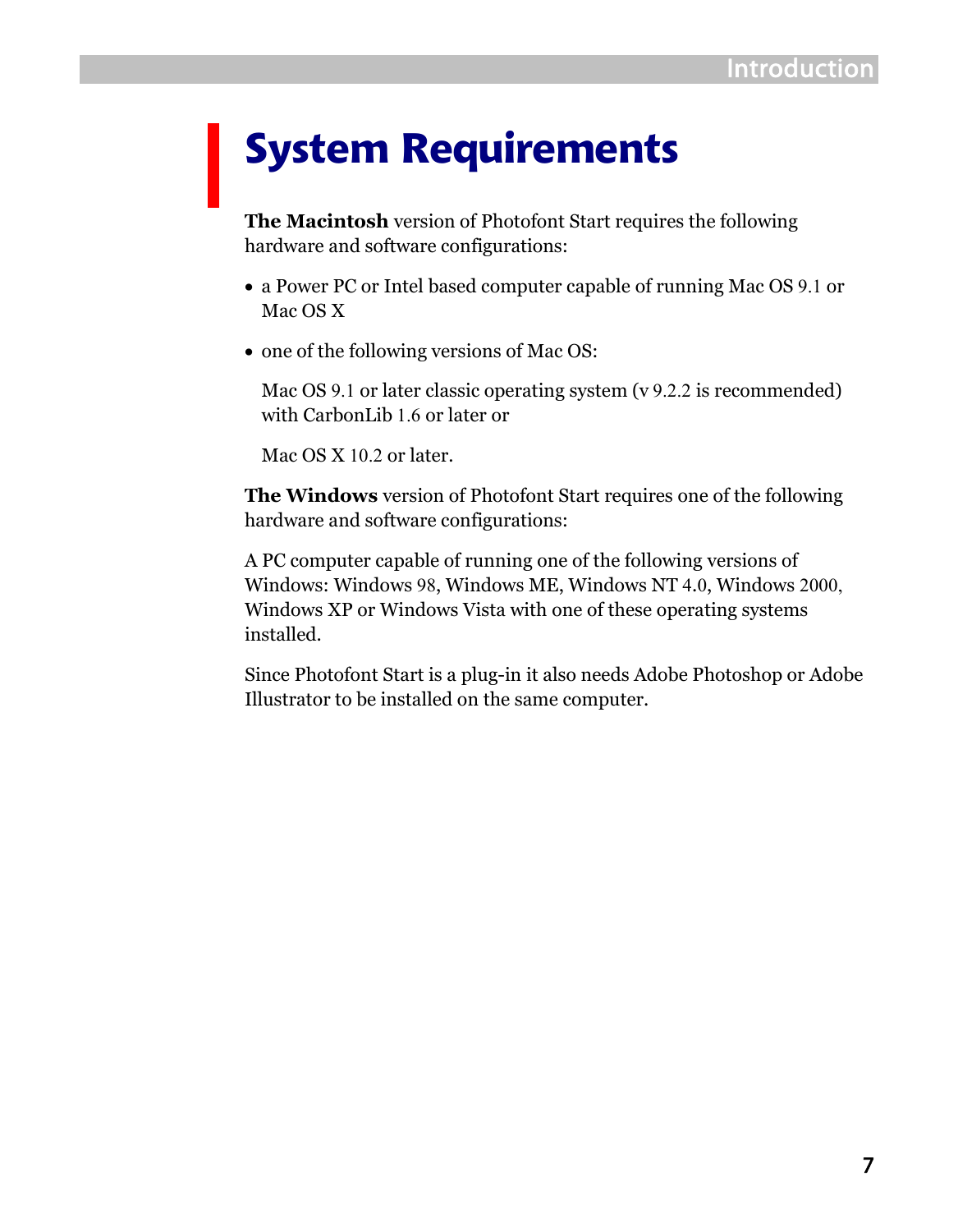# Application Compatibility

Photofont Start has been tested and found **compatible** with following applications: Adobe Illustrator CS for Windows, Adobe Illustrator CS2 for Windows, Adobe Illustrator CS3 for Windows, Adobe Photoshop CS, Adobe Photoshop CS2, Adobe Photoshop CS3, Adobe Photoshop Elements 3, Adobe ImageReady CS, Adobe ImageReady CS2, Corel Draw 12, Corel Photo-Paint 12, Corel Painter IX, Jasc Paint Shop Pro 7/8/9, Corel Paint Shop Pro X. If your application is not listed but the application vendor claims that your application supports Photoshop plugins/filters, Photofont Start may be compatible with your applications, so you're welcome to try it out.

Photofont Start is **not compatible** with Adobe Illustrator for Mac, Adobe Fireworks CS3, Macromedia Fireworks, Macromedia Freehand, ACDSystems Canvas / Deneba Canvas, Corel Painter Essentials 3.

Photofont Start has not been tested but **may be compatible** with Adobe PhotoDeluxe, Adobe PageMaker, CiEBV Photoline 32, Corel Photo House, imageN, IrfanView, Megalux Ultimate Paint, Microfrontier Color It, Microsoft Photodraw 2000, Micrografx Picture Publisher, Right Hemisphere Deep Paint, SPG Colorworks: WEB, Ulead Photo Impact, Ulead Gif Animator, Ulead PhotoExpress. Please [let us know](http://www.fontlab.com/support/problem/) if you have found an application that works well with Photofont Start that is not yet listed here.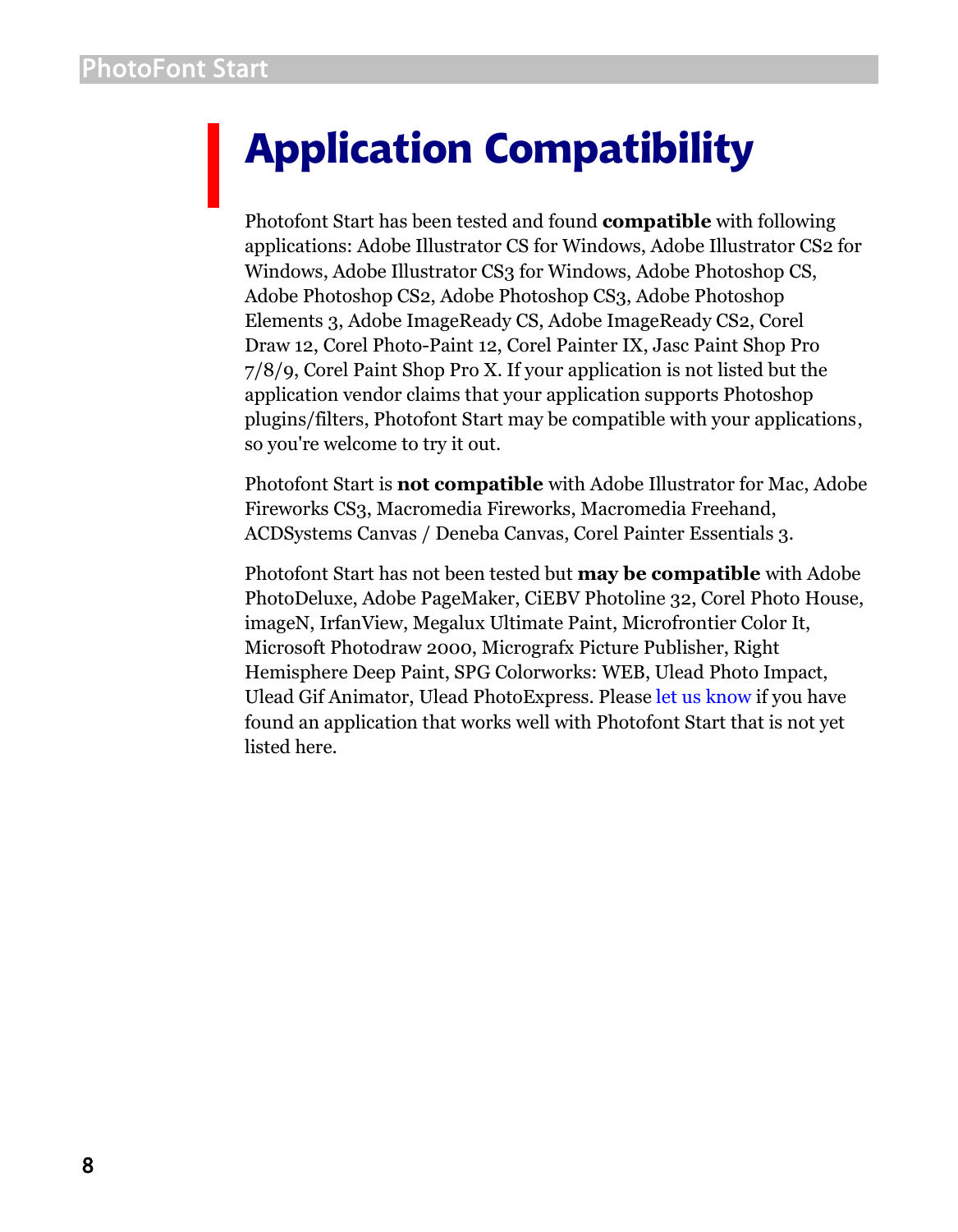# Getting Started

This chapter introduces the PhotoFont technology and describes the process of Photofont Start plug-in installation. We will use the terms "PhF font" and "font in PhF format" here and later when speaking about font files based on the PhotoFont technology.

To learn more about PhotoFont technology or get additional fonts please browse to [PhotoFont web site.](http://www.photofont.com/)

1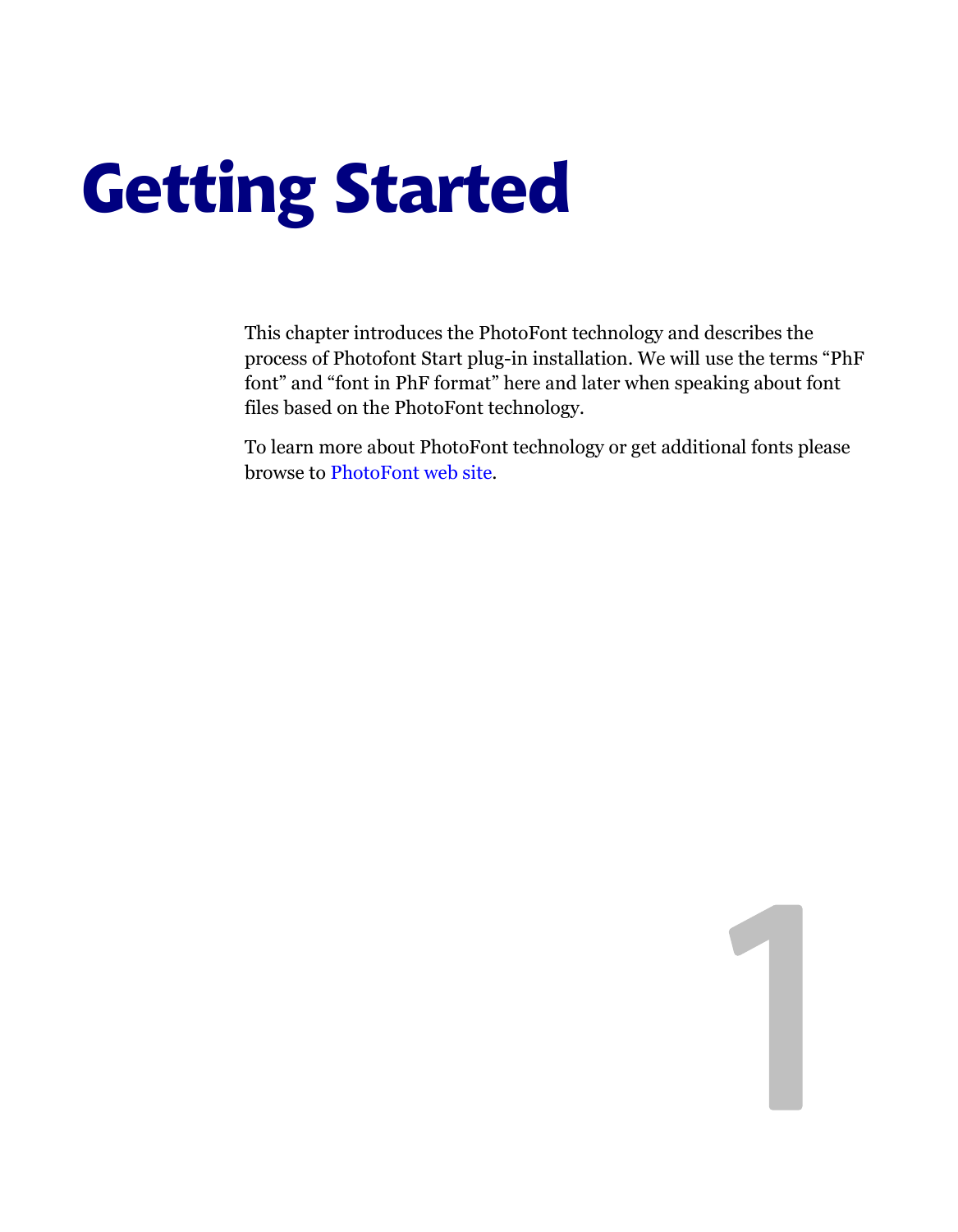## What Is PhotoFont?

With the Photofont Start plug-in you can use special color bitmap fonts in Adobe Photoshop and other image-editing applications. What are these fonts?

PhotoFont (PhF) technology was first introduced in BitFonter  $1.0 - a$ bitmap font editor from Fontlab Ltd. PhF is an XML-based format for describing and exchanging bitmap color fonts. PhF is being developed as an open standard.

Since PhF is a special bitmap font format using XML, this makes it independent of any particular operating system or programming language, and allows users to easily communicate using PhF in their own applications. Fonts in PhF format can be used in graphic and web design, electronic publishing and other similar fields. PhF also allows users to store graphic data in a manner similar to other font formats.

Here are some examples showing what PhF fonts look like:

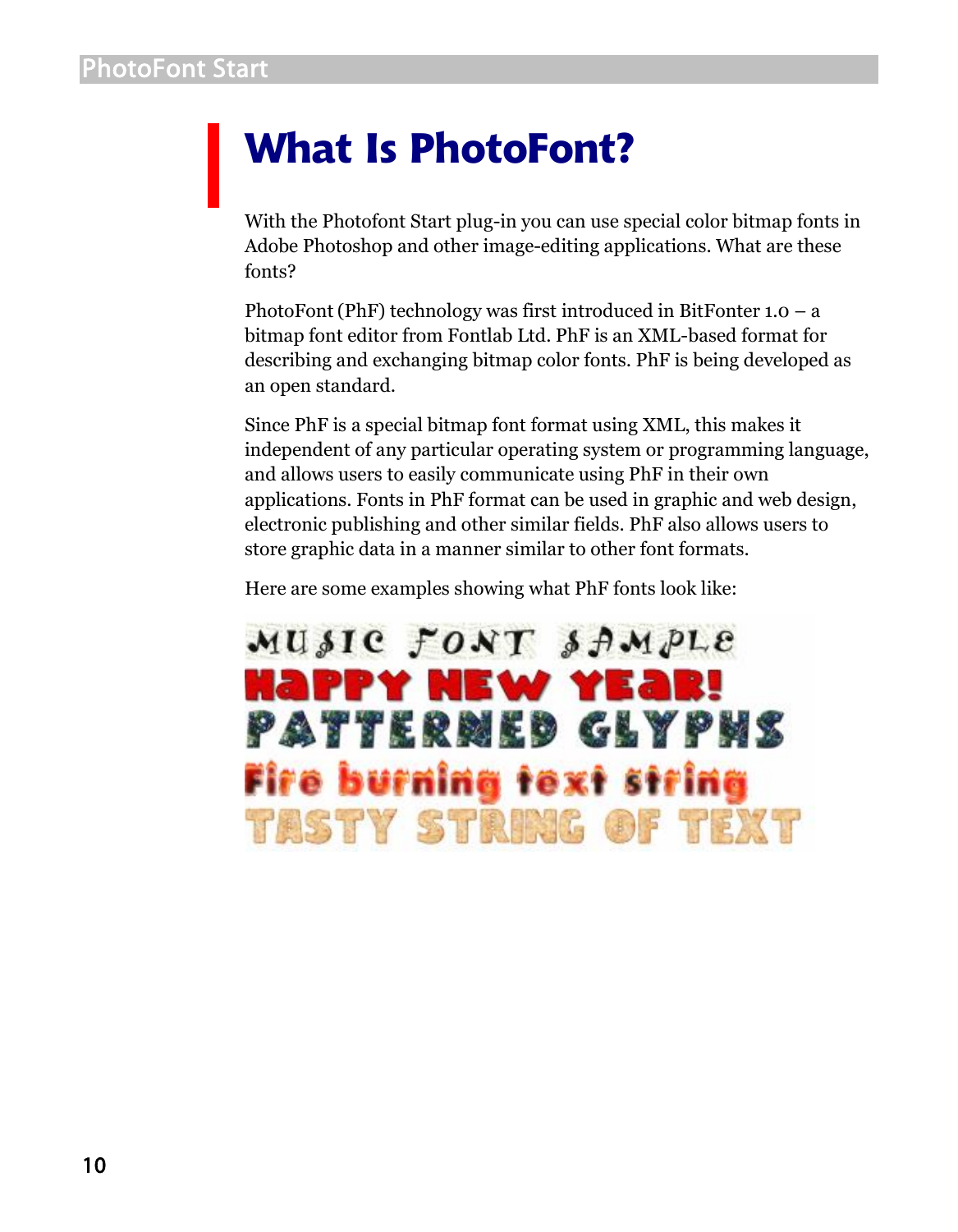## Installing the Plug-In

### Installing Photofont Start for Mac

#### **To install Photofont Start for Photoshop:**

- 1. Quit all open applications and disable any antiviral utilities that may prevent proper installation.
- 2. Run the Photofont Start CS3 Installer.
- 3. The Mac OS X may ask you for your login password:

|                     | Authenticate                                     |
|---------------------|--------------------------------------------------|
| passphrase.         | PhF PlugIn Installer requires that you type your |
|                     | Name: Your UserName                              |
| Password or phrase: |                                                  |
| Details             |                                                  |
|                     | Cancel<br>OK                                     |

Enter your login password and click **OK**. Then follow the installer's onscreen instructions.

The installer will put the plug-in into the "Library/Application Support/ Adobe/Plug-Ins/CS3" folder.

Note that you must have enough user privileges to install software on Mac OS X.

#### **Installing for Adobe Illustrator 10**

If you are going to use Photofont Start with Adobe Illustrator for Mac you will need to copy the "Photofont Start" file to the "Plug-ins/Photoshop Effects" folder in Illustrator's folder. On Mac OS 9 copy the whole "Photofont Start" folder there.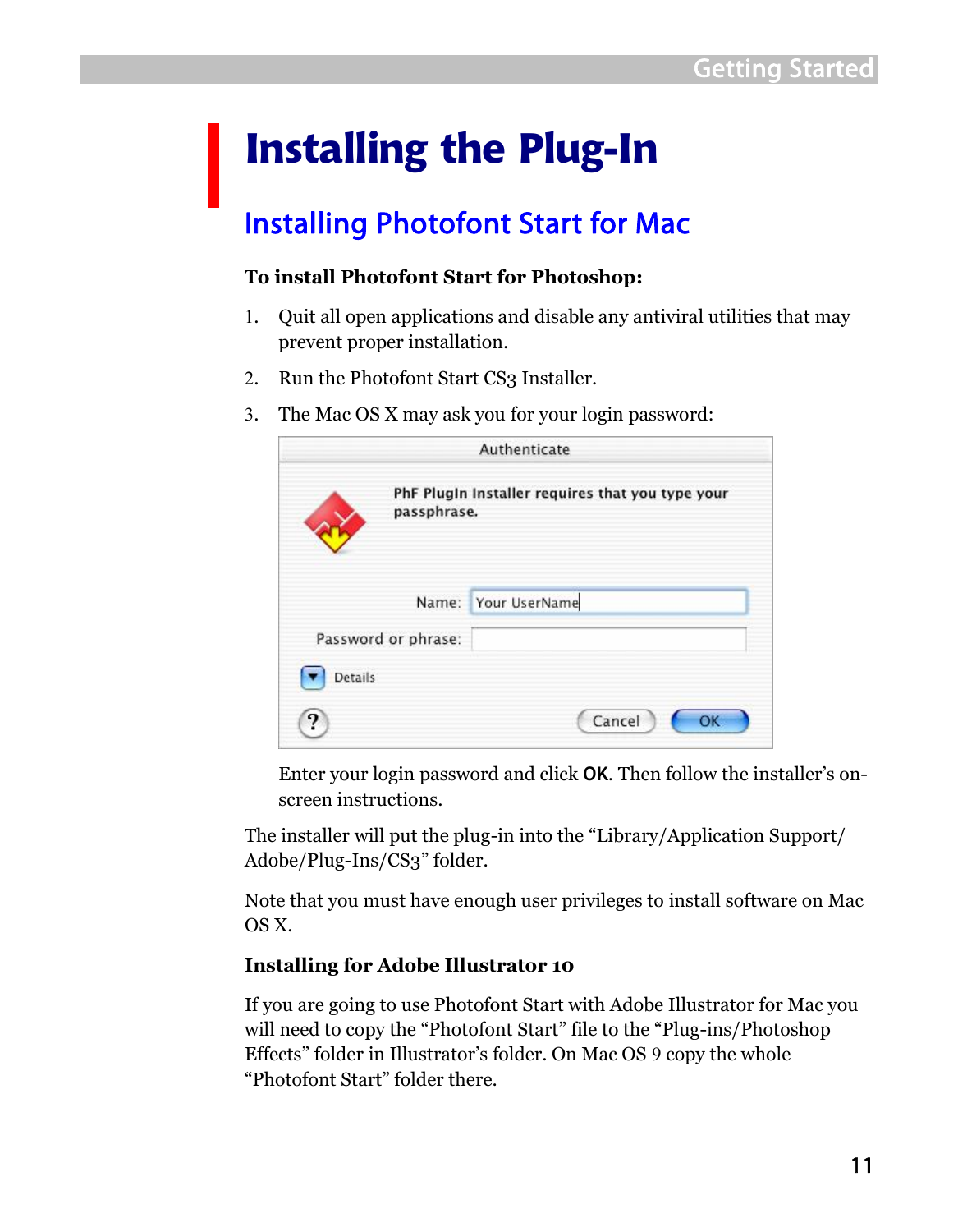### Installing Photofont Start for Windows

The following sections summarize installation procedures for the most popular image editing applications on Windows that Photofont Start is compatible with.

#### **Installing for Adobe Photoshop 6 and later, Photoshop Elements, ImageReady**

- 1. Quit all open applications and disable any antiviral utilities that may prevent proper installation.
- 2. Run the PS2Win.exe file and follow the installer's on-screen instructions.

The installer will put the plug-in into the "Plug-Ins" folder in your Photoshop, Photoshop Elements or ImageReady application folder, it would be typically *c:\Program Files\Adobe\Adobe Photoshop CS3\Plugins\*. If the installer doesn't find Adobe Photoshop on your hard disk or if you don't have Adobe Photoshop installed but have Adobe Illustrator you may set the destination by pressing the **Browse** button.

#### **Installing for Adobe Illustrator CS-CS3**

Run the Photofont Start installer. When the installer asks you for the folder, choose the "Plug-in*s*" (or "Plugins") subfolder inside of the Illustrator application folder. For Illustrator CS3, it would be typically *c:\Program Files\Adobe\Adobe Illustrator CS3\Plug-ins\*.

If you want to use the Photofont plug-in in both Photoshop and Illustrator, install the plug-in into the Photoshop plug-ins folder (see above). Then, in Illustrator go to **Preferences > Plug-ins & Scratch Disks**, in the Plug-ins Folder section click on **Choose** and select the Photoshop plug-ins folder.

**→** *Note*: When working with Photofont Start in Illustrator CS-CS<sub>3</sub>, we recommend you to use the Rectangle Tool. Draw a rectangle (with no stroke and no fill) and apply the plugin. Illustrator CS2 supports transparency in photofonts even across different objects!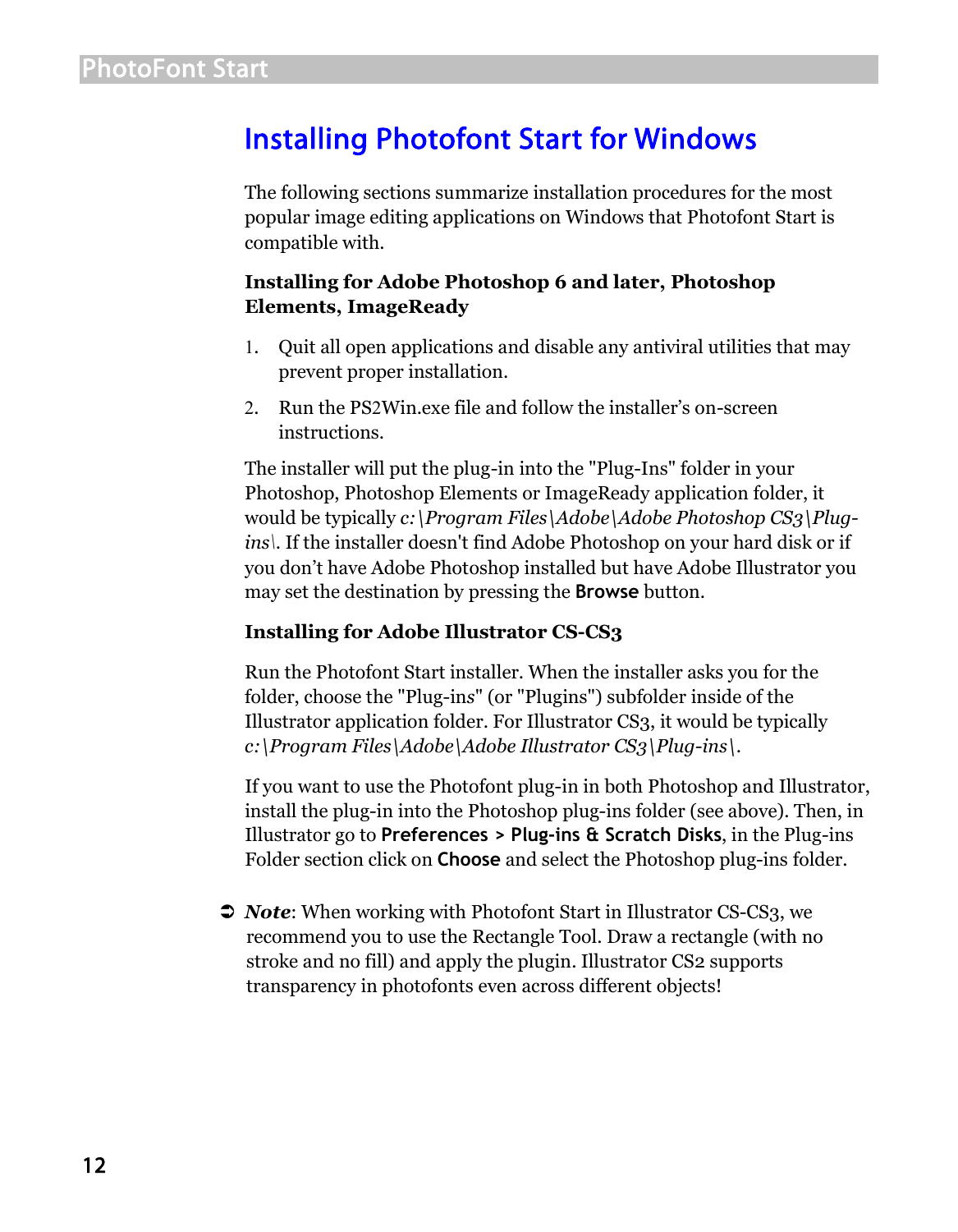#### <span id="page-12-0"></span>**Installing for Corel Photo-Paint and Corel Draw**

Run the Photofont Start installer. When the installer asks you for the folder, choose the "Plugins" subfolder inside of the Corel Graphics folder. For Corel Photo-Paint 12 and Corel Draw 12, it would typically be *c:\Program Files\Corel\Corel Graphics 12\Plugins\*.

If you want to use the Photofont plug-in in both Photoshop and in Corel Photo-Paint, install the plugin into the Photoshop plug-ins folder (see above). Then, in Corel Photo-Paint go to **Tools > Options**, select **Workspace / Plug-Ins** from the list box on the left, click on the **Add** button and choose the location of the Photoshop plug-ins folder. Close the Options dialog and the plugins will appear in the **Effects** menu (in Photo-Paint) or **Bitmaps > Plug-Ins** (in Draw).

**→** *Note*: Photofont Start in Corel Draw only works on bitmap objects. Either import a bitmap, or create any object and convert it to bitmap using **Bitmaps > Convert to Bitmap**. When converting to bitmap, choose **RGB Color (24-bit)**. Corel Draw only supports transparency in photofonts within the same bitmap object.

#### **Installing for Corel Painter**

Run the Photofont Start installer. When the installer asks you for the folder, choose the "Plugins" subfolder inside of the Corel Painter folder. For Corel Painter IX, it would typically be *c:\Program Files\Corel\Corel Painter IX\Plugins\*.

If you want to use the Photofont plug-in both in Photoshop and in Painter:

- for Painter versions earlier than IX, install the plug-in into the Photoshop plug-ins folder (see above). Then in Painter, choose **Preferences > Plugins...** from the **Edit** menu and select the folder where the 8bf files are located. After restarting Painter, the plug-ins will appear on the **Effects** menu.
- in Corel Painter IX, simply copy the contents of the FontLab subfolder from the Photoshop plug-ins folder into the Painter plug-ins folder.
- **→** *Note***:** When working with Photofont Start, we recommend you to create a new layer before applying the plug-in.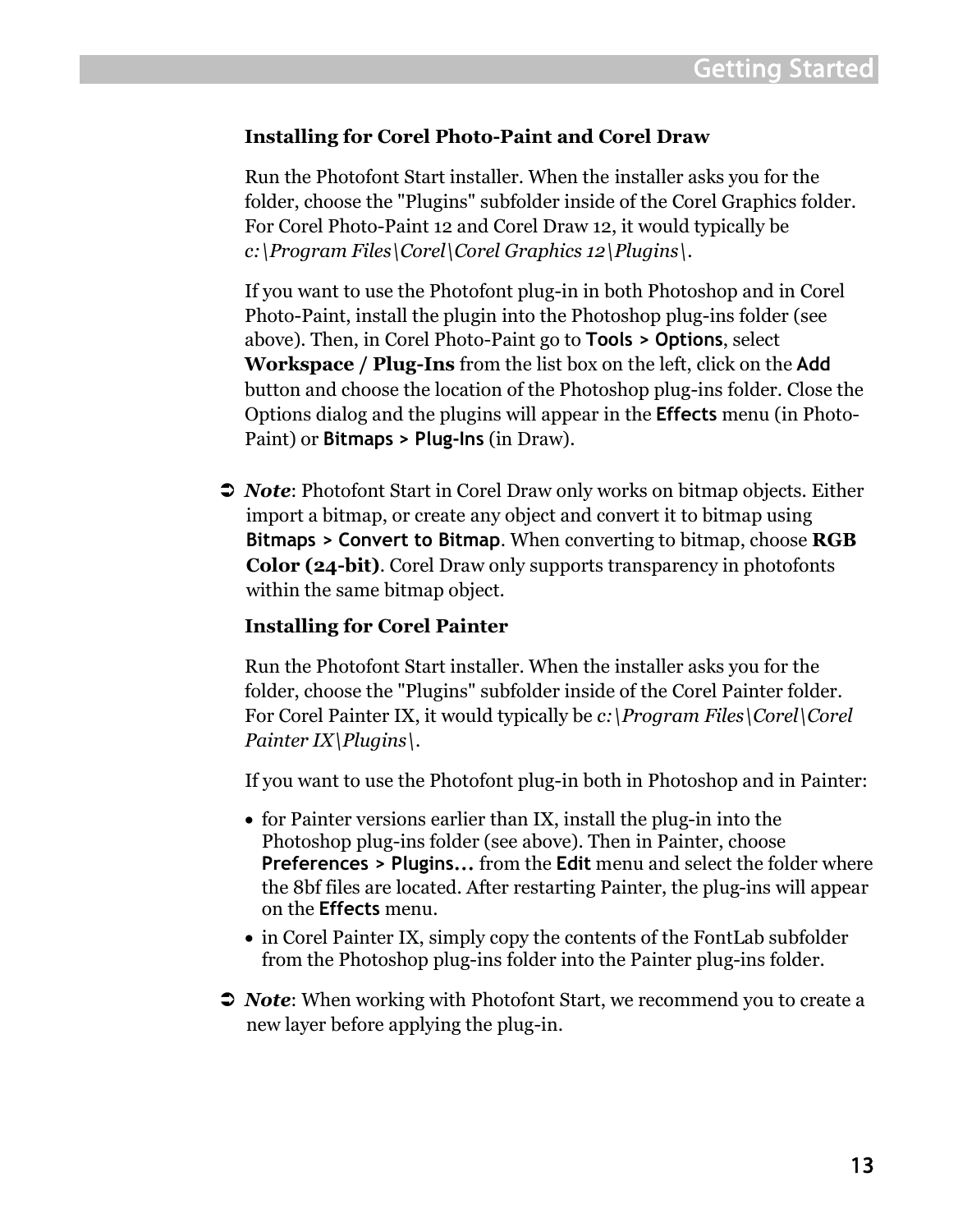#### **Installing for Corel Paint Shop Pro / Jasc Paint Shop Pro**

Run the Photofont Start installer. When the installer asks you for the folder, choose the "PlugIns" subfolder inside of the Paint Shop Pro folder. For Corel Paint Shop Pro X, it would typically be *c:\Program Files\Corel\Corel Paint Shop Pro X\PlugIns\FontLab\*.

If you want to use the Photofont plug-in in Photoshop and in Paint Shop Pro, install the plug-in into the Photoshop plug-ins folder (see above). Then:

- in Corel Paint Shop Pro X and Jasc Paint Shop Pro 8-9, choose **Preferences > File Locations** from the **File** menu, select the **Plug-ins** item from the list box, click on the **Add** button, click on the **Browse** button and select the Photoshop plug-ins folder. After pressing two times **OK**, the plug-in(s) will appear in the **Plug-in Filters** submenu of the **Effects** menu.
- in Jasc Paint Shop Pro 7, choose **Preferences > File Locations** from the **File** menu, click on the **Plug-in Filters** tab and select the Photoshop plug-ins folder. After pressing **OK**, the plugins will appear in the **Plug-in Filters** submenu of the **Effects** menu.
- **→** *Note*: When working with Photofont Start, we recommend you to create a new raster layer before applying the plug-in.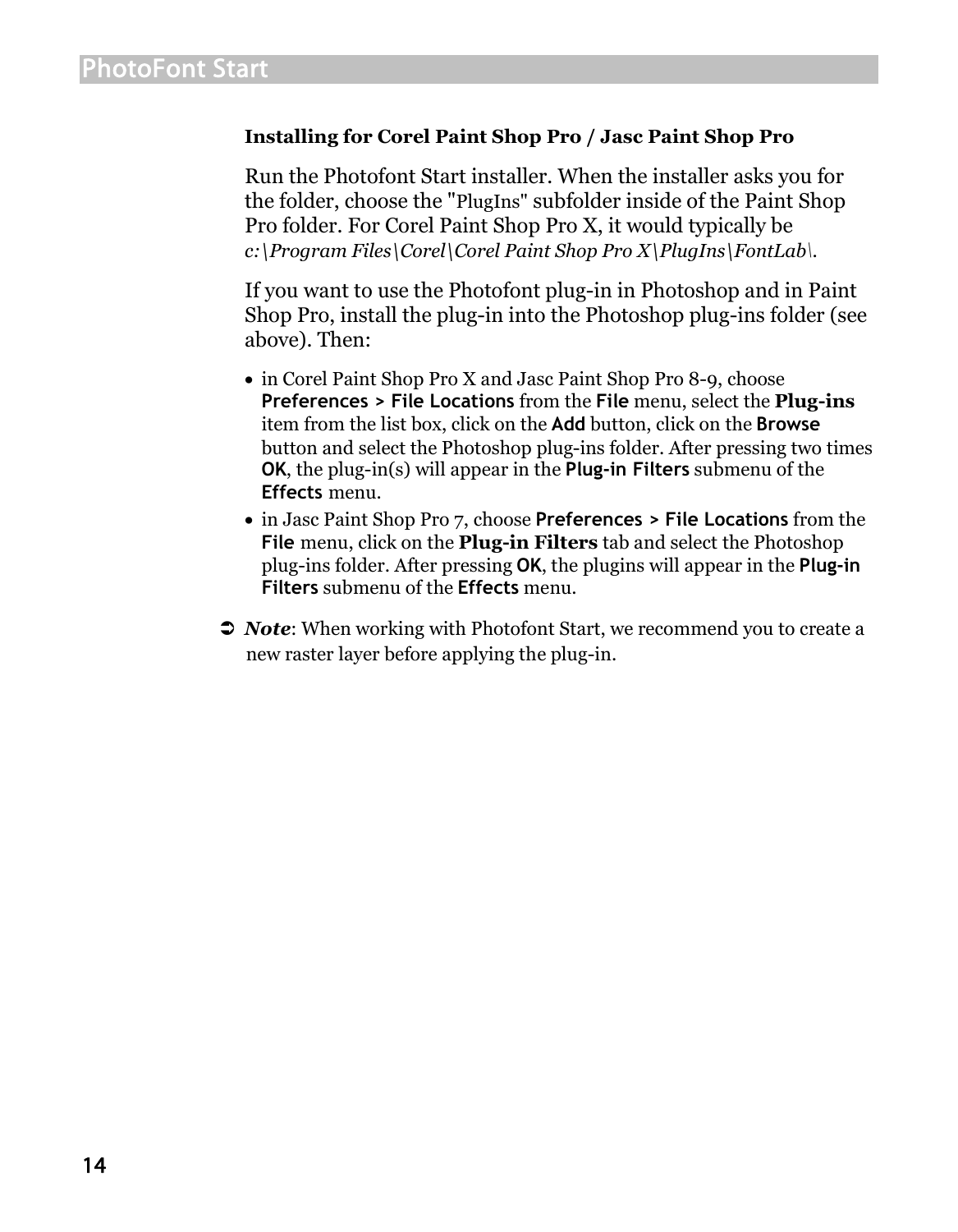## PhF Font Installation

To use fonts in the PhF format you must place them in the system. The Photofont Start plug-in Installer creates the default place for the fonts:

#### **Windows**

the "Photofonts" folder in the "My Documents" folder and store additional fonts there.

#### **Mac OS X**

the "Photo Fonts" folder in the /Library folder. You may also create your own "Photo Fonts" folder in the ~Home/Library folder and store additional fonts there.

#### **Mac OS 9**

the "Photo Fonts" folder in the System Folder on your startup disk.

- **→** *Note*: You cannot yet use standard font management utilities to manage fonts in the PhF format.
- *Note*: If the PhF font consists of several files the main XML-based text file and the bitmap image (or images) in the PNG format – all files should be placed in the same folder.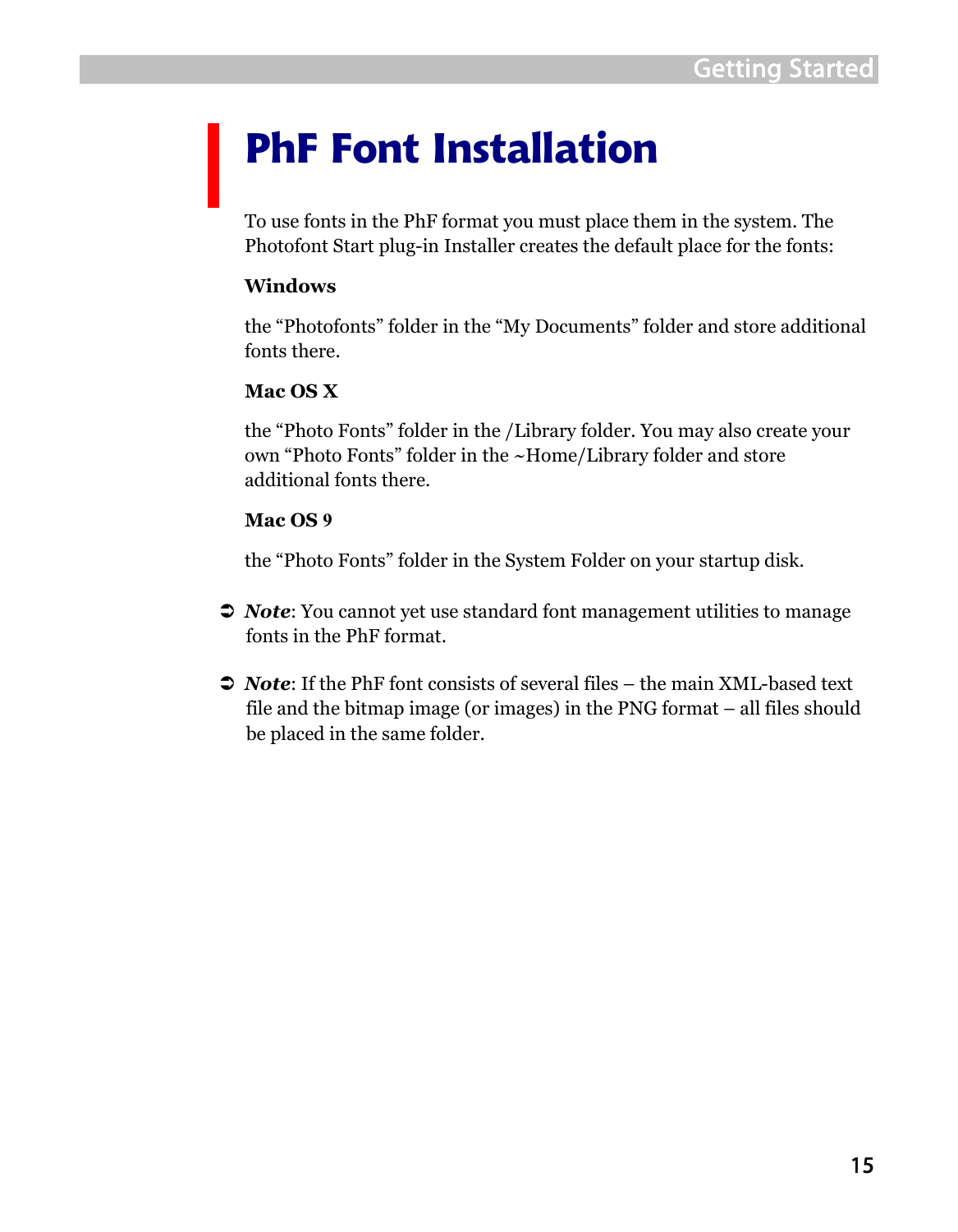# Using the Plug-in

With the Photofont Start plug-in you can use installed PhF fonts in Adobe Photoshop and other apps that support Photoshop plug-ins/filters. It also helps you to install new fonts.

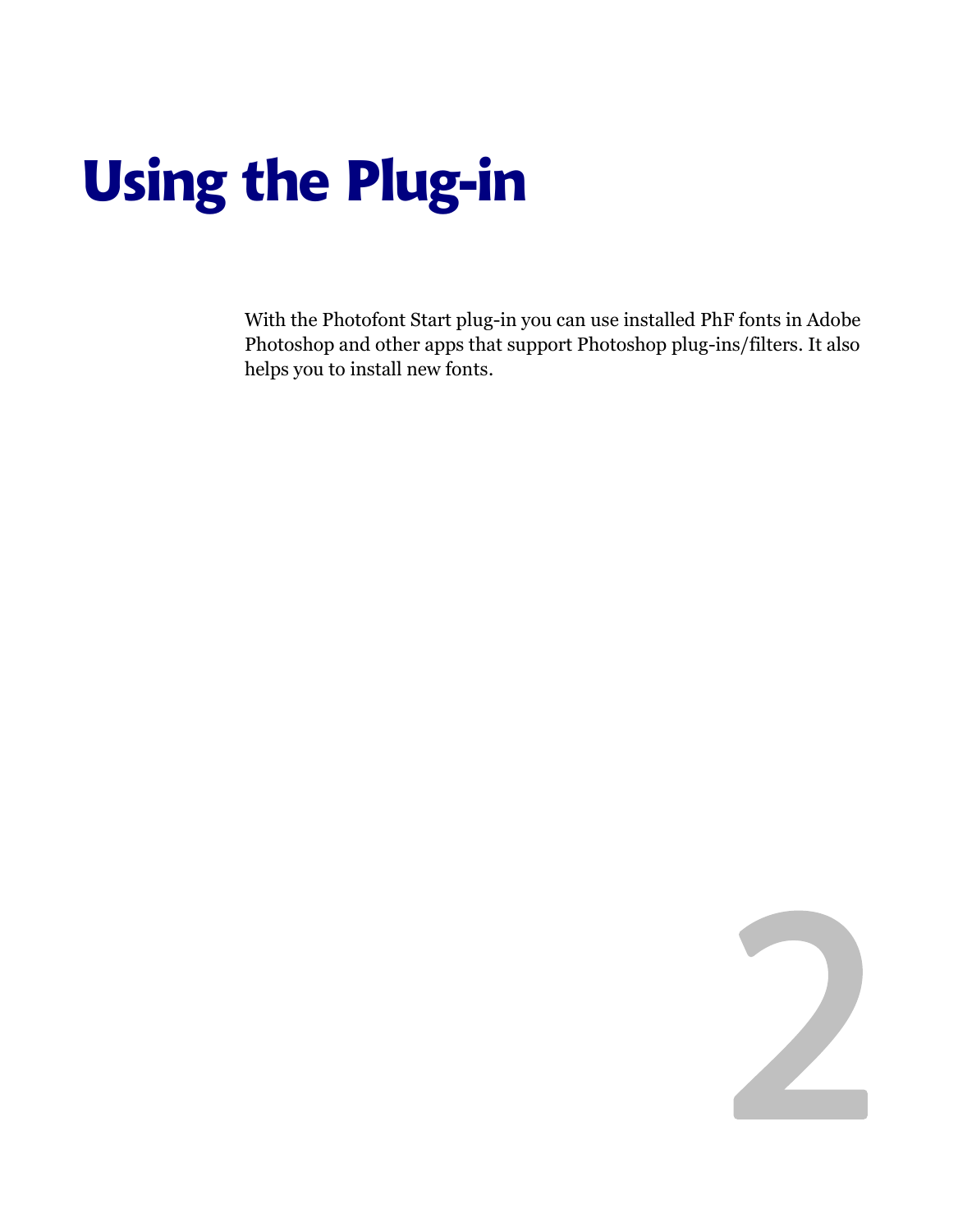## Photofont Start In Adobe Photoshop

After you install the plug-in, a new command appears in the **Filter** menu in Adobe Photoshop.

Launch Adobe Photoshop and create a new or open an existing document. We recommend you then create a new layer for photo font text. To start using the Photofont Start plug-in select the **Photofont Start** command in the **FontLab** section of the **Filter** menu:

| <b>Filter</b>        |                |                 |
|----------------------|----------------|-----------------|
| Last Filter          | 黑厂             |                 |
| Extract              | <b>T</b> *X    |                 |
| Liquify              | 0 <sup>2</sup> |                 |
| Pattern Maker        | <b>NH2</b>     |                 |
| Artistic             |                |                 |
| Blur                 |                |                 |
| <b>Brush Strokes</b> |                |                 |
| Other                |                |                 |
| Digimarc             |                |                 |
| <b>FontLab</b>       |                | Photofont Start |

It will take a few seconds to initialize the plug-in. The more PhF fonts you have installed in the system the more time it takes to start the plug-in.

The plug-in uses RGB color space, as do photo fonts. When you apply the plug-in, Photoshop will convert the plug-in's result to the current image mode (CMYK, grayscale, etc.) according to Photoshop's color settings.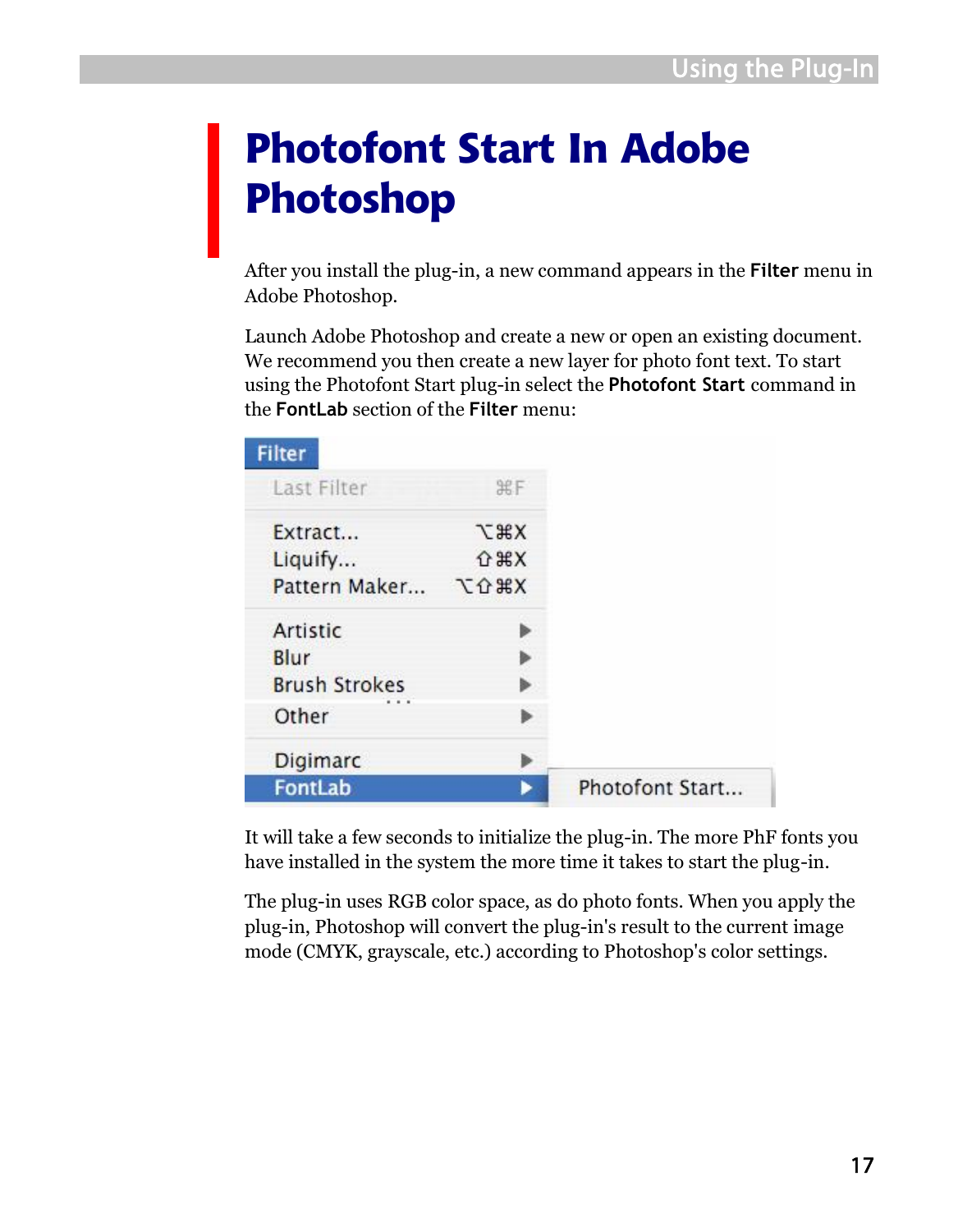## Photofont Start Plug-In Interface

When the Photofont Start plug-in starts the plug-in's **Photofont Start**  window appears on the screen:

| $\left[\bullet\right]$<br>$\ddot{\bullet}$<br>24 | ∎⊠ |
|--------------------------------------------------|----|
|                                                  |    |
|                                                  |    |
|                                                  |    |
|                                                  |    |
|                                                  |    |
| $\Box$ 100% $\Box$                               |    |
|                                                  |    |

The Photofont Start Text window has the following parts:

- Top Toolbar area
- Preview area
- Command area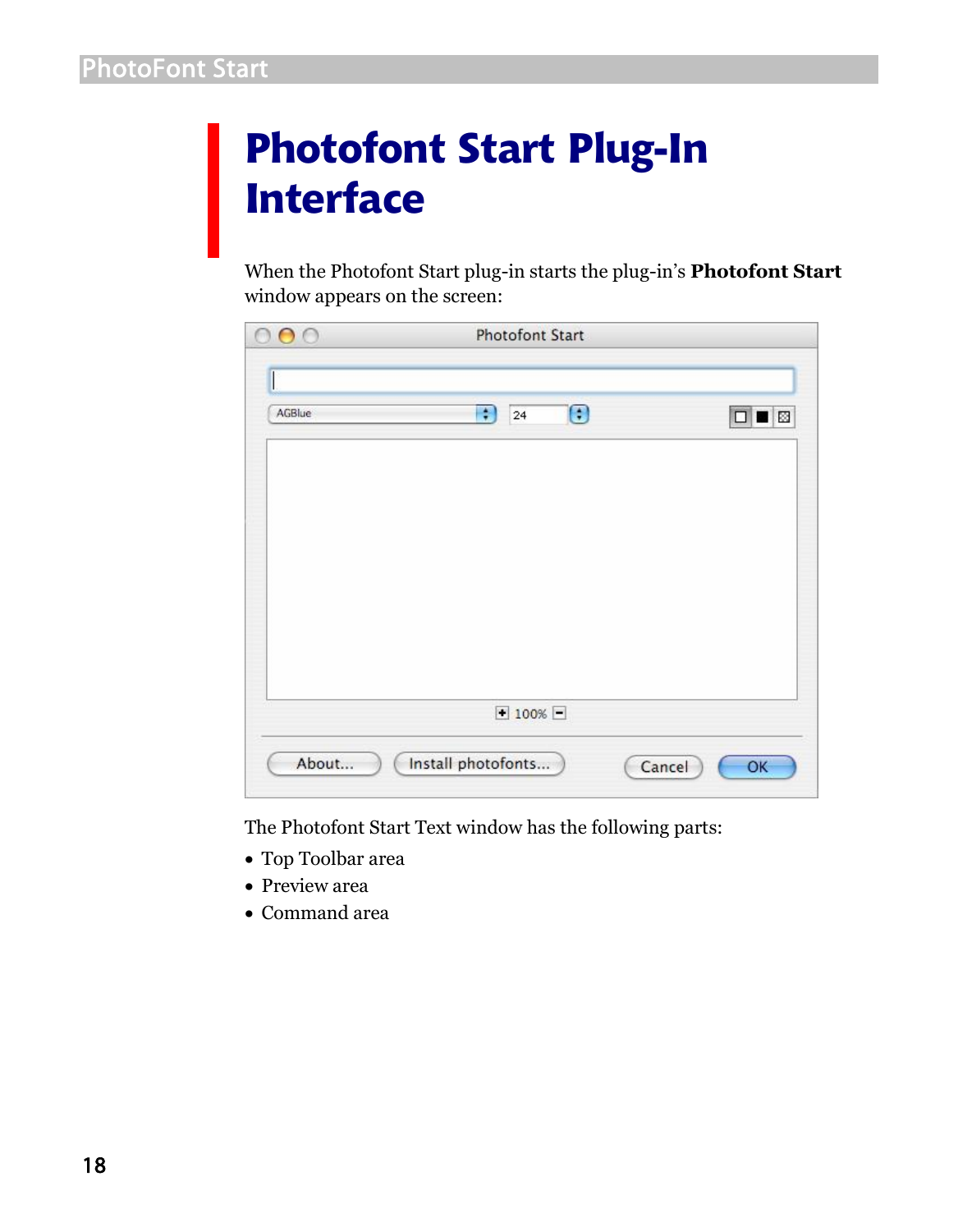The **Top Toolbar** area contains the edit box for text, the **Font** popup menu, the **Size** popup menu and three buttons for changing the background in the Preview area.

The **Preview** area is the area for showing your text string in the current font.

| <b>About</b>          | Shows the info about Photofont Start plug-in                                    |
|-----------------------|---------------------------------------------------------------------------------|
| Install<br>photofonts | Allows you to quickly install new photofonts                                    |
| Cancel                | Closes the Photofont Start plug-in without applying the results                 |
| ΩK                    | Closes the Photofont Start plug-in while applying the results to your<br>image. |

The **Command** area contains four buttons:

### Changing the Text Properties

The edit box in the top toolbar is the area where you type the text that you want to add to your drawing. Just click it and type.

**To apply a font to the entered text**, choose a font in the **Font** popup menu:



The Font popup menu lists all the PhF fonts installed on the system.

**To change the size of the text**, use the **Size** pop-up menu:



Remember that fonts in the PhF format are always designed at a fixed point size and pixel resolution. Point sizes at which the font was designed are marked bold in the **Size** pop-up menu. Using larger than twice point sizes may decrease the image quality. On the other hand, scaling a highresolution glyph down will not decrease the quality but may result in loosing the glyph's details.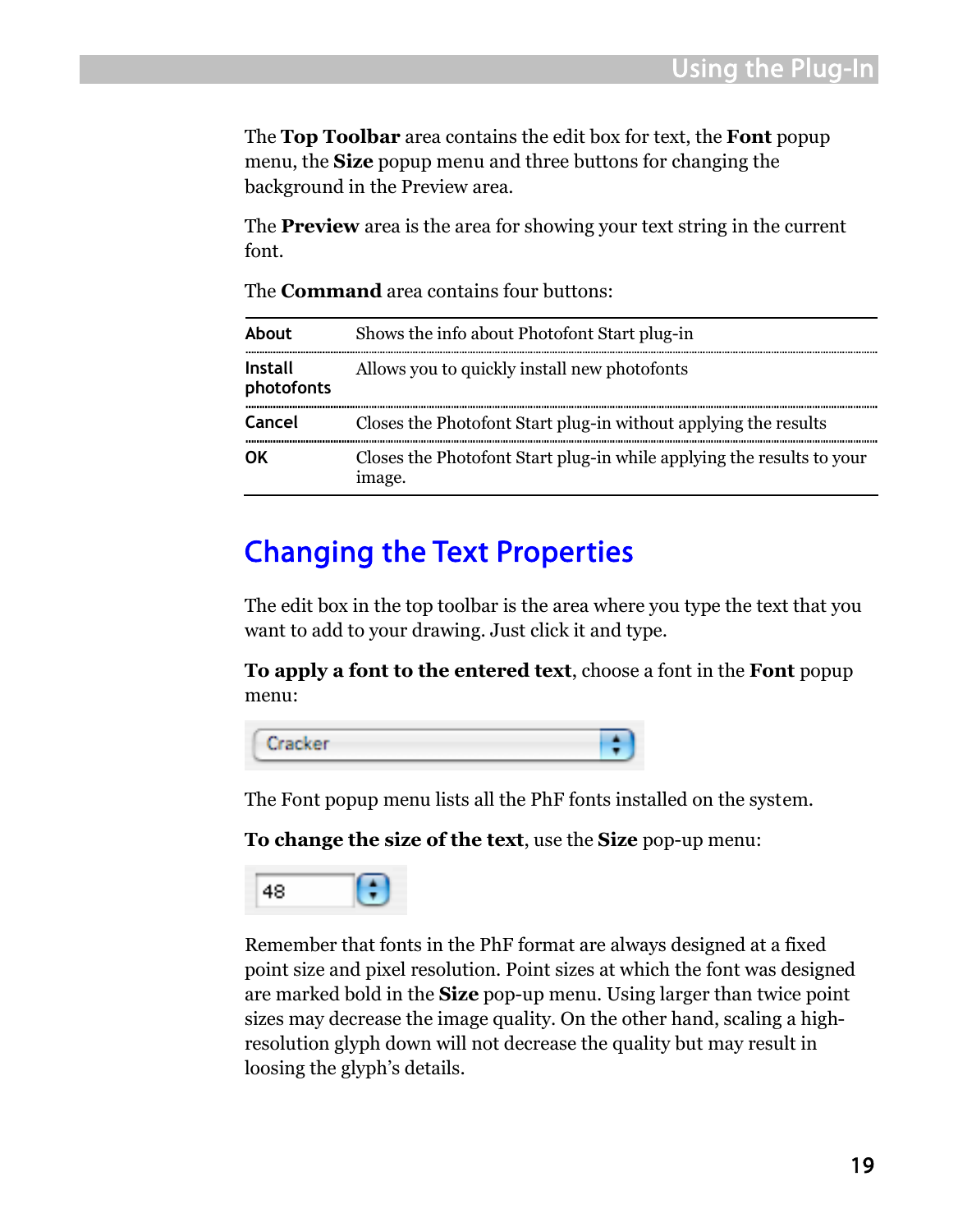### Changing the View in the Preview area

To reduce or enlarge the string preview use the + and - controls below the **Preview** area. If you choose a bigger zoom mode you will see more detailed glyphs. However, in the larger zoom modes not all of the text will lie inside the window bounds so you will have to use the **Hand** tool to see the different parts of the preview.

Click on one of three buttons to choose among white, black and transparent background:



The background options do not affect the text or the image. They just help you to preview the result of text overlapping the specified background. There could be "white" or just "light" PhF fonts and you would not be able to see the text typed with these fonts on the default white background. It is very useful to set the background to black in such cases.

## Finishing the Photofont Start Operation

When your text is ready – that is you have typed it into the editing field and applied the particular font and point size – you can finish adding the Photofont Start text to your image by clicking on the **OK** button in the Command area. To close the plug-in window without adding text to the image, click on the **Close** button.

When you click on the **OK** button the plug-in rasterizes the text and places the image in the current layer of your Adobe Photoshop image and closes the **Photofont Start** window. Note that the colors may change to fit the image color mode.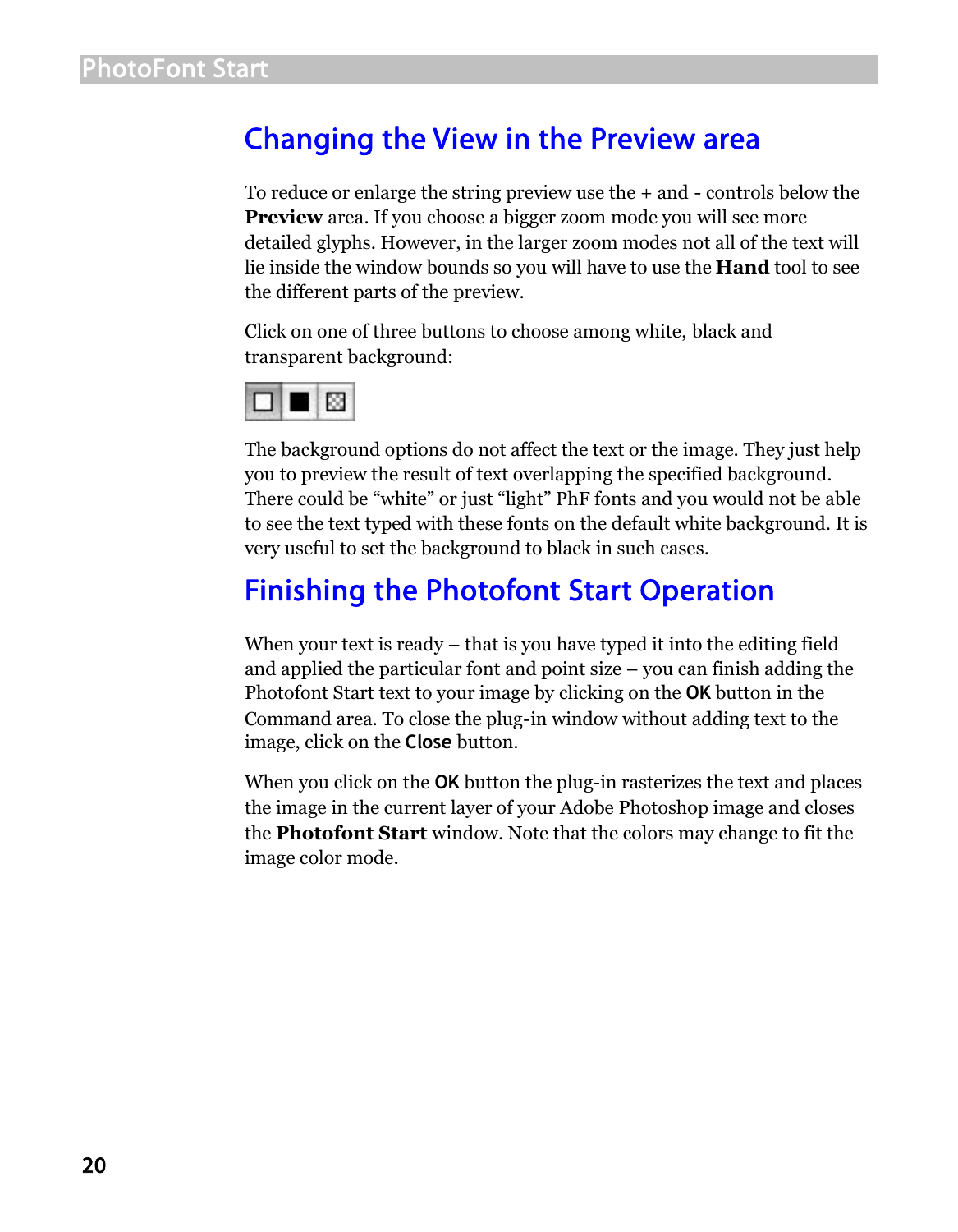### Installing New PhF Fonts

If you obtain new Photofonts and have them on your local hard disk you must install them in your system. You may install the fonts manually as described in the [PhF Fonts Installation](#page-12-0) section above or use the **Install photofonts** button in the Commands area of the plug-in. When you click on this button the **Open** dialog appears:

| Name                        | Date Modified |  |
|-----------------------------|---------------|--|
| sugar.phf                   | 7/12/01       |  |
| sugar, png                  | 5/16/02       |  |
| sugar.xml                   | 5/16/02       |  |
| Tahoma.phf                  | 7/12/01       |  |
| Tahoma.xml                  | 5/16/02       |  |
| Textile.phf<br>ñ.           | 8/14/01       |  |
| Textile.pict                | 8/14/01       |  |
| TextileBlack Test.phf<br>ñ. | 9/15/01       |  |
| trees.phf<br>r.             | 7/12/01       |  |
| Verdana36_32.phf            | 7/12/01       |  |
| Wood.phf                    | 7/12/01       |  |
| Wood.xml                    | 5/16/02       |  |
| Zapfino Ink Royal smod.phf  | 2/5/03        |  |
|                             |               |  |

Choose the fonts that you want to be installed and click on the **Open** button.

If you switch on the option **Make photofonts available for all users** the fonts will be added to /Library/Photo Fonts/ folder.

By default the plug-in doesn't move or copy fonts. Instead it creates aliases for the original files. Switch on the **Create copy of photofonts…** option if you want to make a copy. In this case you may move or delete the original font files.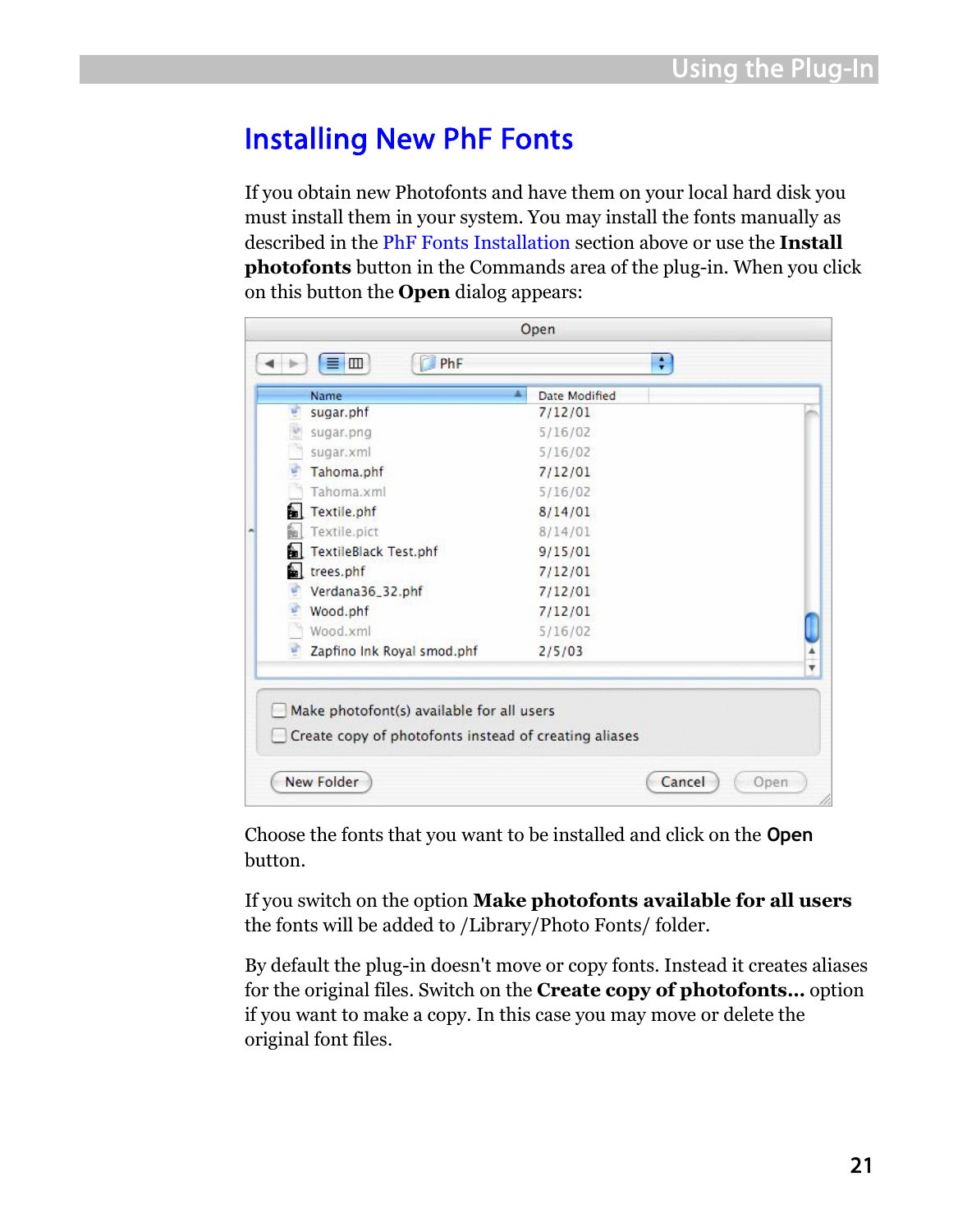## Photofont Start In Adobe Illustrator 10

Like in Adobe Photoshop the new command appears in the **Filter** menu in Adobe Illustrator. The same command appears in the **Effect** menu as well.

Launch Adobe Illustrator and create a new or open an existing document. To start using the Photofont Start plug-in:

- 1. Select the **Rectangle Tool** in Illustrator's toolbar.
- 2. Draw a rectangle approximately equal to the expected size of your text.
- 3. Make the rectangle transparent (unfilled). The stroke color doesn't matter but let it be 'none' too:



4. Select the **Photofont Start** command in the **FontLab** hierarchical menu in the **Effect** menu.

It may take a few seconds to initialize the plug-in. The more PhF fonts you have installed in the system the more time it takes to start the plug-in. Refer to the previous section for information on how to use the Photofont Start plug-in.

After you apply the Photofont Start effect to an outline object the object changes its default attributes, so the next time you use the Rectangle Tool the Photofont Start is applied automatically. You may change the PhF text in these objects.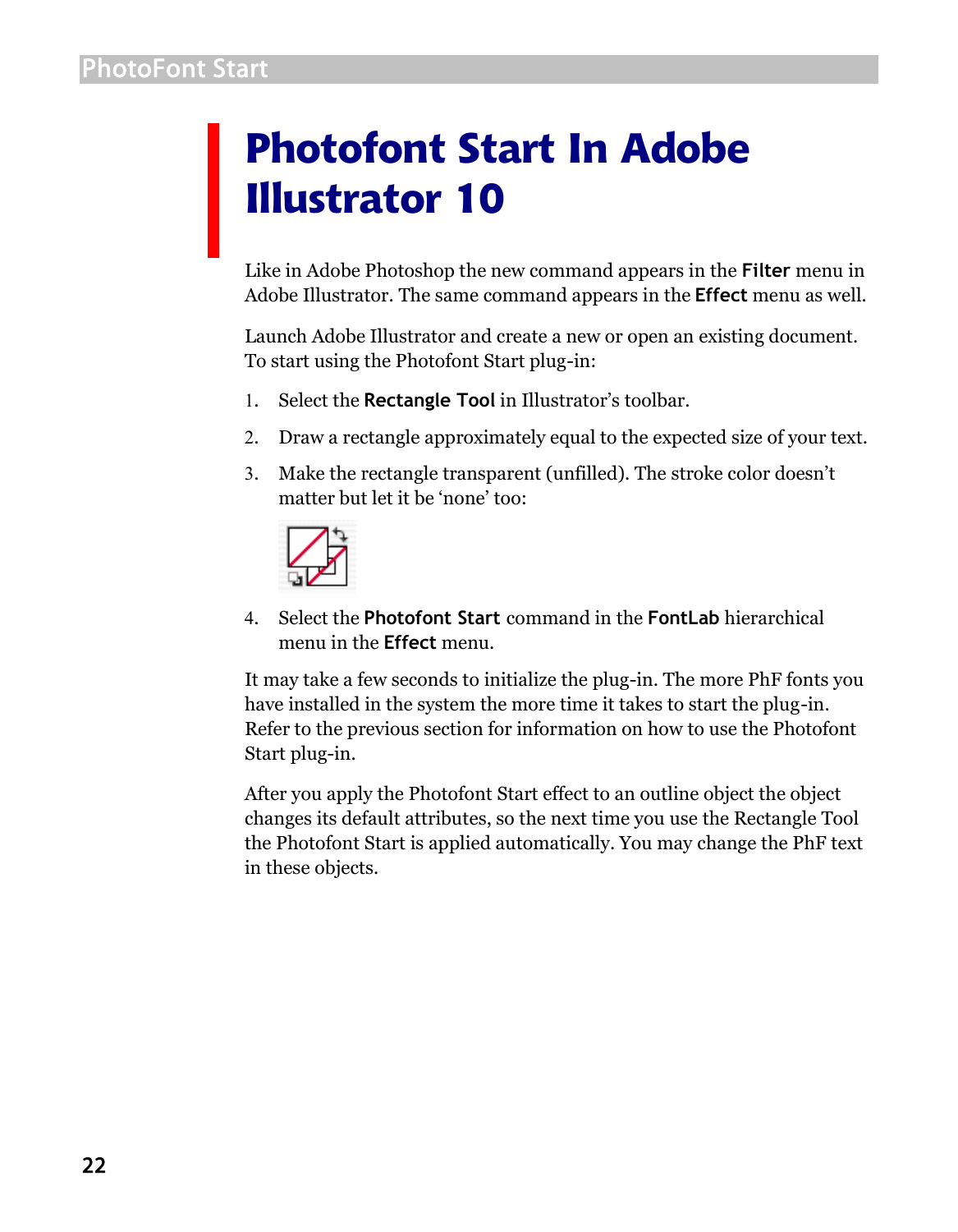#### **To edit the PhF text for the object:**

1. Select the object in your drawing:



2. Open the **Appearance** panel:



3. Double-click on the **Photofont Start** item in the Appearance panel. The Photofont Start window will open allowing you to enter other text and/or change the font for the object.

Before you transfer your Illustrator document to another computer you should flatten the PhF objects with the **Rasterize** command.